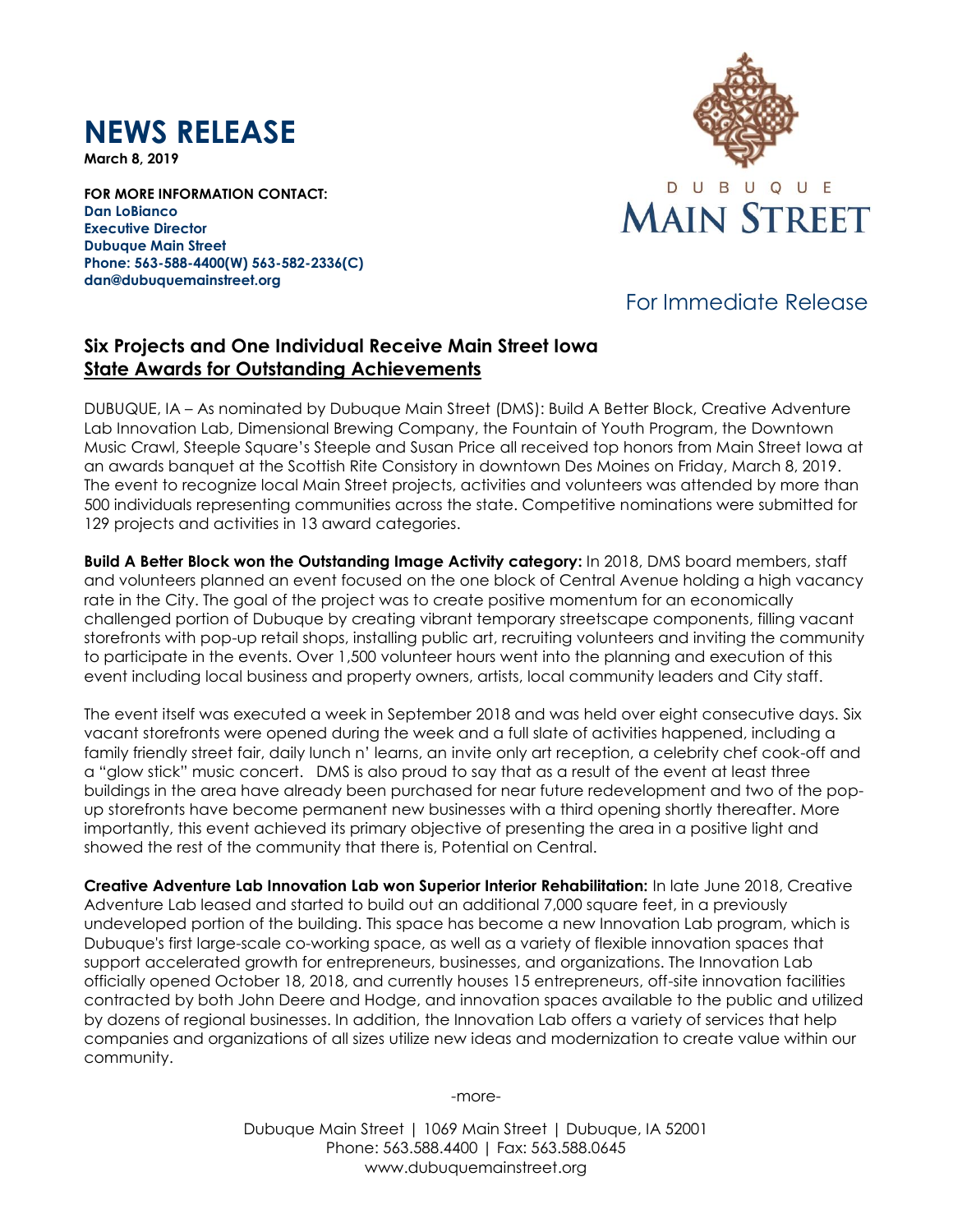

**Dimensional Brewing Company won Terrific Total Building Rehabilitation:** Although much of the Historic Old Main District has gone through extensive revitalization, the southern-most portion at the cul-de-sac is just starting to experience a revival. Across from the recent winner of the 2018 Main Street Iowa Challenge Grant, the Old Main Hotel, Dimensional Brewing Company serves as a key tourist and local destination. As a showcase for historic restoration, this building is extremely visible from a multiplehighway junction and was previously non-distinct.

All base concrete was jackhammered and removed. The entire electrical and plumbing infrastructure was replaced. New insulation was added. Front offices were deconstructed and original garage door openings were re-established. The removed wood was repurposed and utilized in the taproom for facing of the bar, booths and as table tops. In fact, all usable deconstructed materials were repurposed and placed "back into service." Staying true to the structure, the garage door openings are able to open for an open air café/ outdoor seating when weather permits.

**The Fountain of Youth Program won Partner of the Year:** Fountain of Youth integrated its partnership with DMS in 2018 through a variety of events. As part of its mission to equip each participant with the necessary tools to attain and maintain gainful employment with opportunities for skills training and advancement, the participants volunteered to lend a hand where needed. From helping set up, cleanup, and tear down events, to spur-of-the-minute calls when volunteers are needed, DMS is grateful for the blossoming of this partnership.

**The Downtown Music Crawl won Excellent Special Event:** Friday nights in January often are cold in downtown Dubuque and downtown venues note a decline in attendance. By offering a trolley, live music at each location and other exclusives, participants and venues alike celebrated the uniqueness of the Downtown Dubuque Cultural Corridor. Who knew a large percentage of participants had either not been to these venues or had not visited some of them in five plus years? Through the success (including being profitable) of its first year, the Music Crawl lives on as a DMS presented event.

**Friends of Saint Mary's, Jeffery Morton Associates, Gronen and Durable Restoration won the overall Signature Award:** Friends of Saint Mary's, a business operating unit for Steeple Square, spearheaded the restoration of this \$2.2 million steeple on the Gothic-style building. The building steeple now serves as a beacon for this working-class neighborhood. The building is just one part of an overall \$15 million project including other buildings on the campus. Today, this soaring landmark of Dubuque's skyline is poised to be reestablished as a center for culture, community and education.

**Susan Price was named volunteer of the year for her work with Dubuque Main Street.** Susan currently serves on two DMS committees, the Music Crawl and Fall Into Art, and continues to provide guidance and support for other community events. Her dedication to bring a fresh perspective to the table, especially for the two event committees on which she serves, is testament to her passion and heart. Susan is often found working with local partners or assisting in figuring ways for the Smokestack to host Main Street-oriented events.

-more-

Dubuque Main Street | 1069 Main Street | Dubuque, IA 52001 Phone: 563.588.4400 | Fax: 563.588.0645 www.dubuquemainstreet.org